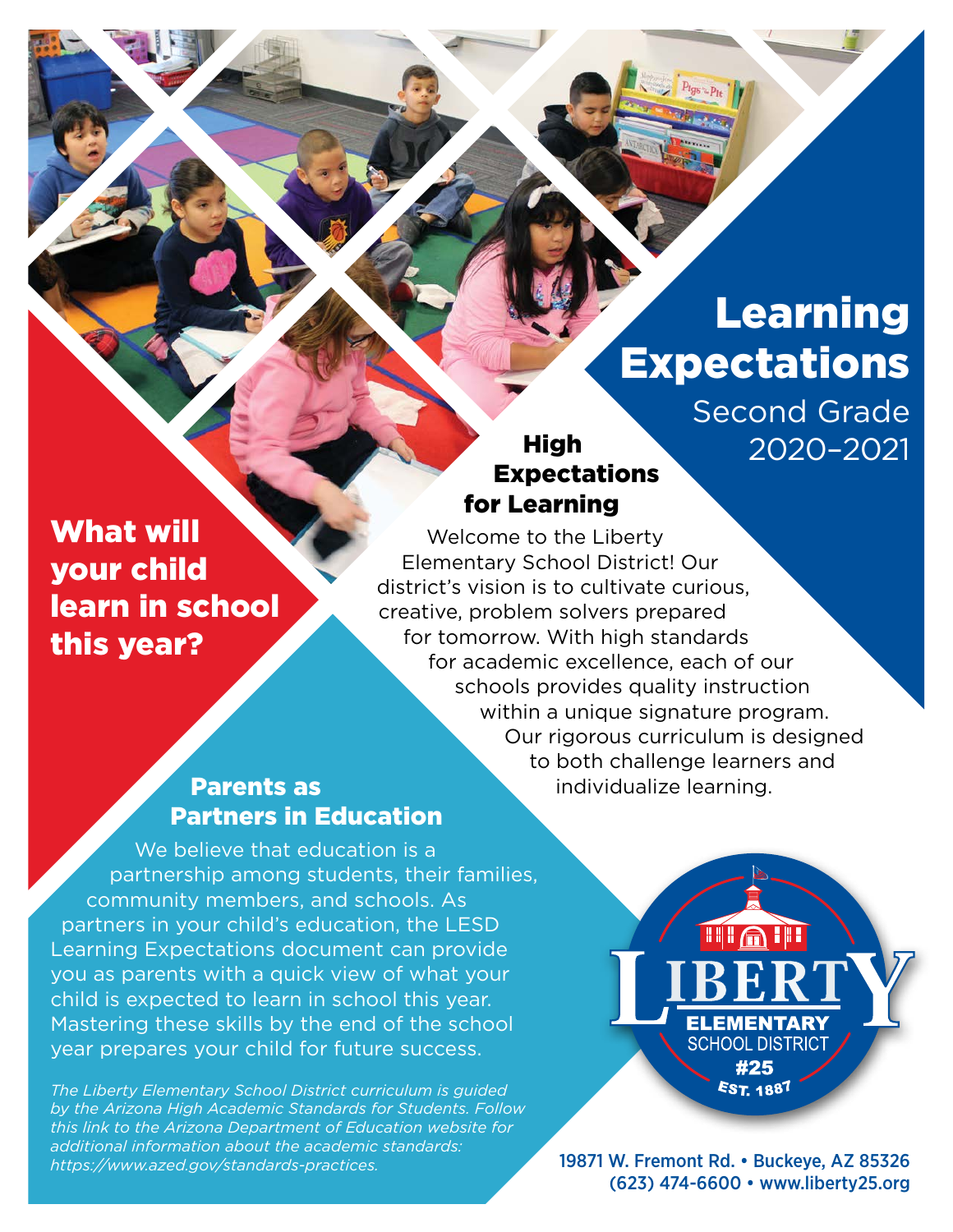

## ELA Second Grade Curriculum for Parents

*By the end of the year, students will be able to do the following as it relates to each topic…*

## **Reading & Reading Foundations**

- Read grade level text with accuracy and fluency to support understanding
- Read common high frequency words by sight
- Use phonics and word analysis skills to read unfamiliar words
- $\bullet$  Identify the main topic and key details in informational text and compare the most important points of two texts on the same topic
- Use text features (e.g., capitions, bold print, subheadings) to locate key facts or information in a text
- $\bullet$  Identify the main purpose of the text, including what the author wants to answer, explain or describe
- $\bullet$  Ask and answer who, what, where, when, why, and how questions to demonstrate understanding of a text
- $\bullet$  Describe the overall structure of a story (and apply to writing)
- Use reading content and context to determine the meaning of unknown words

## **Writing**

- Write stories that sequence events and have clear beginnings and ends
- $\bullet$  Write to share information on a specific topic including facts and a conclusion
- $\bullet$  Write to share an opinion including supporting reasons, and a conclusion
- $\bullet$  Use phonics skills to spell and write words including grade level two and three syllable words
- Spell known sight words correctly

### **Speaking & Listening**

• Participate in collaborative discussion, building on the comments of others through multiple exchanges

### **Vocabulary**

- Use reading content and context to determine the meaning of unknown words
- Demonstrate the knowledge of language when writing, speaking, and reading

#### Questions?

2

Please contact your child's teacher at any time with questions regarding the curriculum, and be sure to attend conferences with your child's teacher in both October and January.